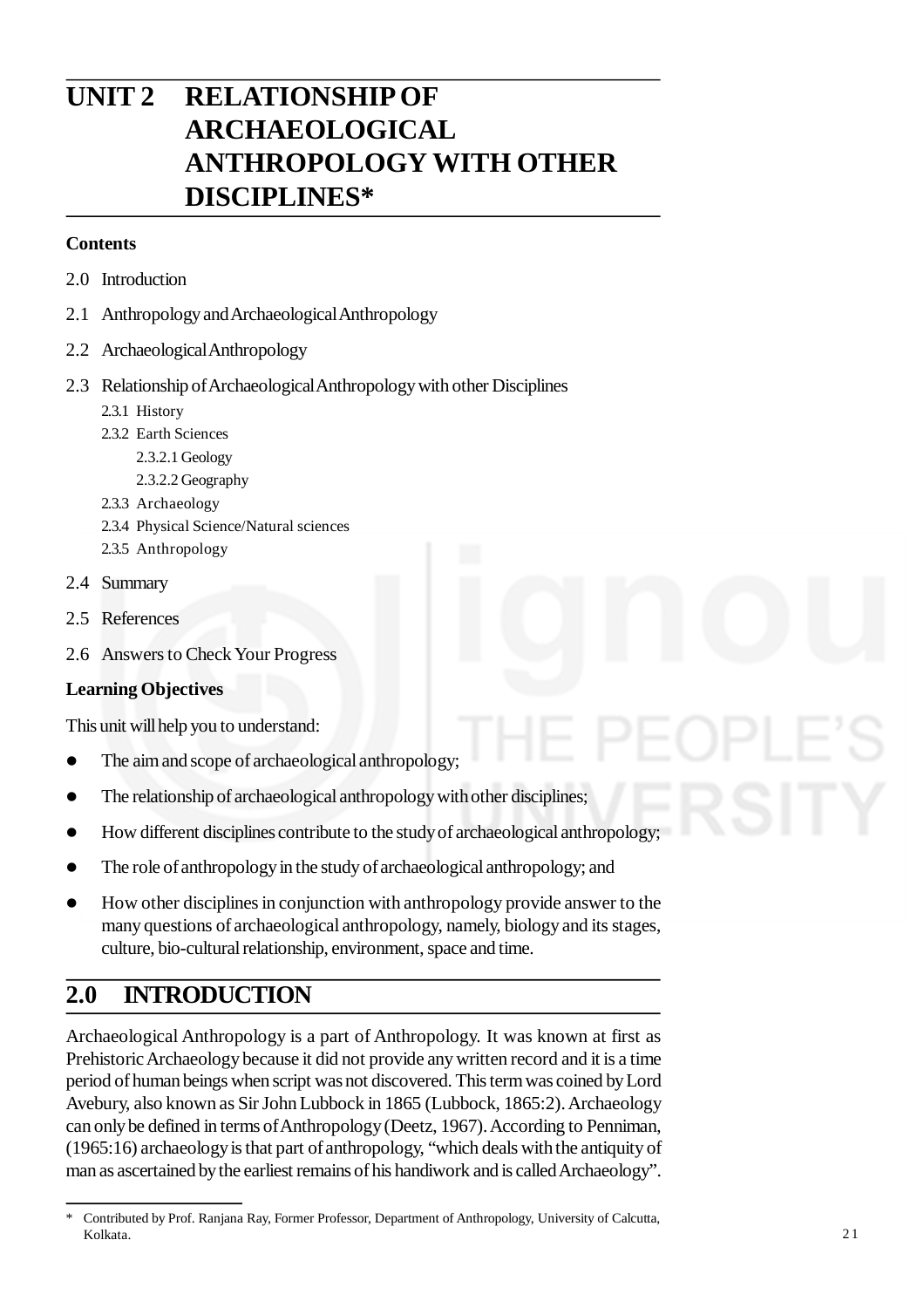Anthropology in its broadest sense is the study of human beings. Archaeology studies humans of the past. In other words archaeological anthropology is the anthropology of extinct people. Prehistoric and Archaeological Anthropology are synonymous in the realm of Anthropology.

# **2.1 ANTHROPOLOGYAND ARCHAEOLOGICAL ANTHROPOLOGY**

Anthropology is defined as holistic study of human being. The discipline covers diverse areas on the study of humans. It studies the origin and evolution of humans in space and time. The change and development of human beings, not only in its physical characters but in the area of socio-cultural element as well forms the study area of anthropology. Diversity of humans and their culture are also studied through time and space. Anthropology has got practical value too. Anthropological knowledge is applied for the well being of human kind.

Anthropology is divided into several branches. The most important of them are Biological/ physical anthropology, Socio-cultural anthropology, Linguistic anthropology and Archaeological anthropology. Physical anthropology studies biology of human being, variation of biological aspects and human evolution. Primatology is an important part of biological anthropology. It deals with the study of primates. Biology and behaviour of primates are important for the reconstruction of evolution of biology and culture of man. Socio-cultural anthropology refers to customary ways of thinking and behaving of a particular population or society. It covers languages, religious beliefs, food preferences, music, work habits, gender roles, how they rear their children, construct their houses, and many other behavioural aspects that are shared customarily by a group of people (Ember, *et al.* 2002). Linguistic anthropology at present has found an important position in anthropology. It is study of people through their language and of relation between language, biology and culture.

Archaeological anthropology is a part of socio-cultural anthropology but the main difference is that it is study of the past culture. The study is based on reconstruction of the day to day life of people who lived in the past. It also studies the change and development of culture. At the same time it seeks explanation for such change. This branch not only includes prehistory but also studies the makers of the prehistoric culture. Sometimes this part is separately known as Palaeoanthropology, meaning anthropology of past. Conventionally the fossil remains of early man are studied under this heading.

Human beings are taxonomically defined as an animal having erect posture, enlarged and complex neural system, manual dexterity, visual acuity, articulated speech and other related biological characters. Culture is the behavioural aspect of man. Tylor (1871) defined culture as "a complex set of behaviour, which includes beliefs, art, morals, law, customs and any other habits and capabilities acquired by human being as a member of the society". Kroeber defined it as extrasomatic behaviour of mankind. Culture is a unique feature of Human being. Culture has got a biological base. Human being could make culture because it attained some specific biological features. Human kind is distinguished from other animals by culture, by the ability to make tools and communicate ideas. To sum up Archaeological anthropology is anthropology of the past. Both biology and culture are equally important in archaeological anthropology. This branch of anthropology too is holistic study of man but the main difference is of time dimension.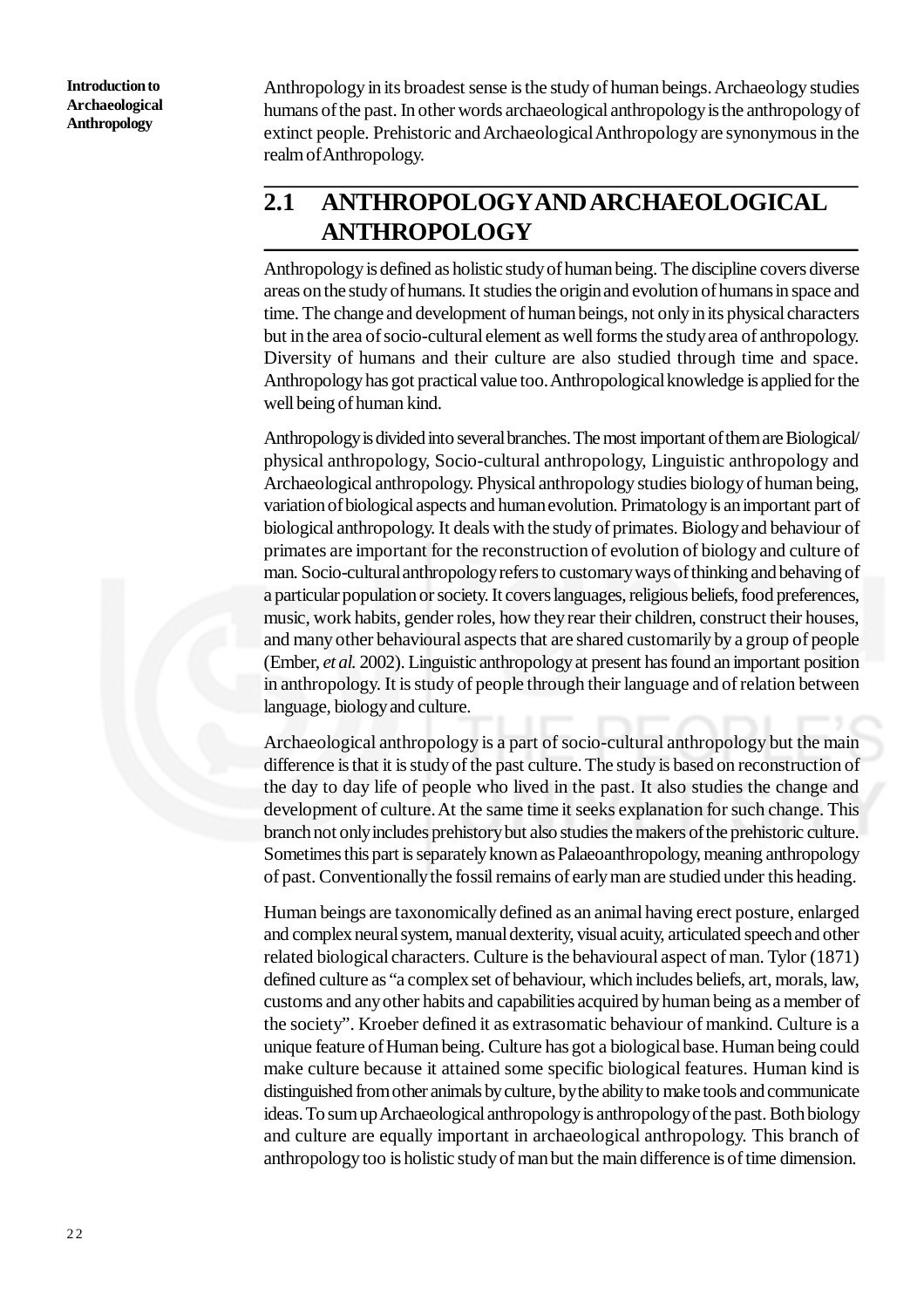### **Check Your Progress**

1) "Archaeological anthropology is the anthropology of the past". State if the statement is true or false.

..................................................................................................................... ..................................................................................................................... ..................................................................................................................... .....................................................................................................................

# **2.2 ARCHAEOLOGICAL ANTHROPOLOGY**

In the middle of the nineteenth century several events such as formation of *Society ethnologique de Paris*, discovery of stone tools by Boucher de Perthes, Charles Lyell's finding of the principles of geological layers, publication of Darwin's *The Origin of Species* and such other events laid the foundation for the development of the discipline of anthropology. Various branches of science had contributed to the development of the subject. According to Ember, Ember and Peregrine (2002) the discipline is indebted to a number of other disciplines for its growth but it remains as a distinct and special subject on its own right.

Similar to anthropology the scope of archaeological anthropology can be divided into a number of broad categories centering around humans, such as, biology, culture, environment, space and time. For proper study of this branch of anthropology multidisciplinary approach is necessary.



**Fig.1: Scope of Prehistoric/Archaeological Anthropology and the Relationship with other Sciences to Reach the Goal of Reconstructing Anthropology of the Past**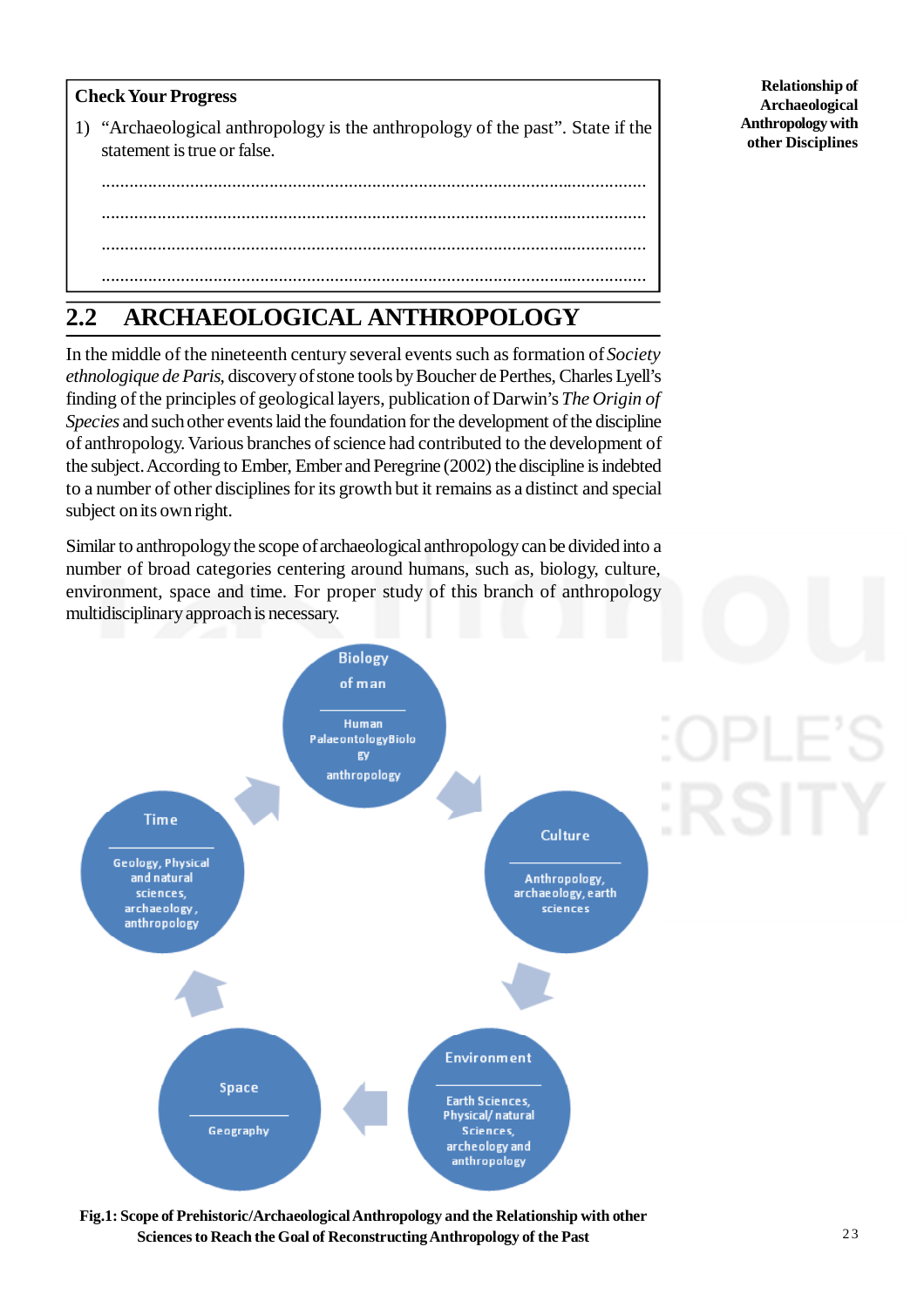# **2.3 RELATIONSHIP OFARCHAEOLOGICAL ANTHROPOLOGY WITH OTHER DISCIPLINES**

Anthropology is considered as a master Science, which has collected data with the help of various specialised departments of already existing sciences. These are applied to the study of man, biologically, culturally, and in relation to the environment through time and space. None of the existing science alone can reveal the complete story of human being.

Man and culture in archaeological anthropology is reconstructed from bits and pieces of early man himself and his material remains found scattered over different spaces over the surface of the earth and below the surface as well. Method of reconstruction of anthropology of early man is considered as a conjunctive one. It is done with the help of a number of sciences.

A large number of sciences are involved in the methodology. Most important of the disciplines are as follows; Geography, Geology, Archaeology, History, Botany, Zoology, Chemistry, Physics, Mathematics and many other natural sciences. Anthropology of course is a very important part of the study of archaeological anthropology because it is the mother discipline and has evolved its own methodology.

## **2.3.1 History**

Any subject for its study of its origin and development owes to its history of origin. The reason for the slow growth and development of the sub-discipline can only be understood in the study of its history of coming into being (Penniman, 1965). History says that prehistoric/archaeological anthropology is more than a hundred and fifty years old. History also points out the nature, time and sequence of finding of different artifacts and fossil remains. On the basis of history of discoveries the theory of evolution and understanding of development, change and diffusion mechanism can be studied. Reconstruction of cultural history is related to this discipline. Often archaeological data combined with historical records produce complete picture of man and culture than either would have given separately.

## **2.3.2 Earth Sciences**

Earth Sciences cover both geography and geology. The common element between the two subjects is the prefix 'Geo' meaning earth. In many respects Geology and Geography are common as both of them deals with the study of the Earth. But they are not synonymous. Geology is concerned with time and Geography is involved with space. The former studies earth below the surface and the latter studies the surface of the earth. Earth which is under the study of geologists was at one time exposed but over time due to erosion and depositional activities caused by elements of nature, such as, water, wind and temperature was covered up by other deposits or removed to other places. When both geology and geography are taken together they give impression of diachronic study. The geological aspect presents vertical dimension mainly of time and the geographical science provides horizontal concept of space. Both time and space information are very important for archaeological anthropology. Relations of the two sciences with archaeological anthropology are discussed separately.

### **2.3.2.1 Geology**

Geology provides chronology. It answers the question "when" man and culture originated and evolved. Main constituents of geology, which are essential for the present study are; stratigraphy, lithology, palaeontology and petrology. Each of the branches of geology mentioned has equal importance in relation to archaeological anthropology.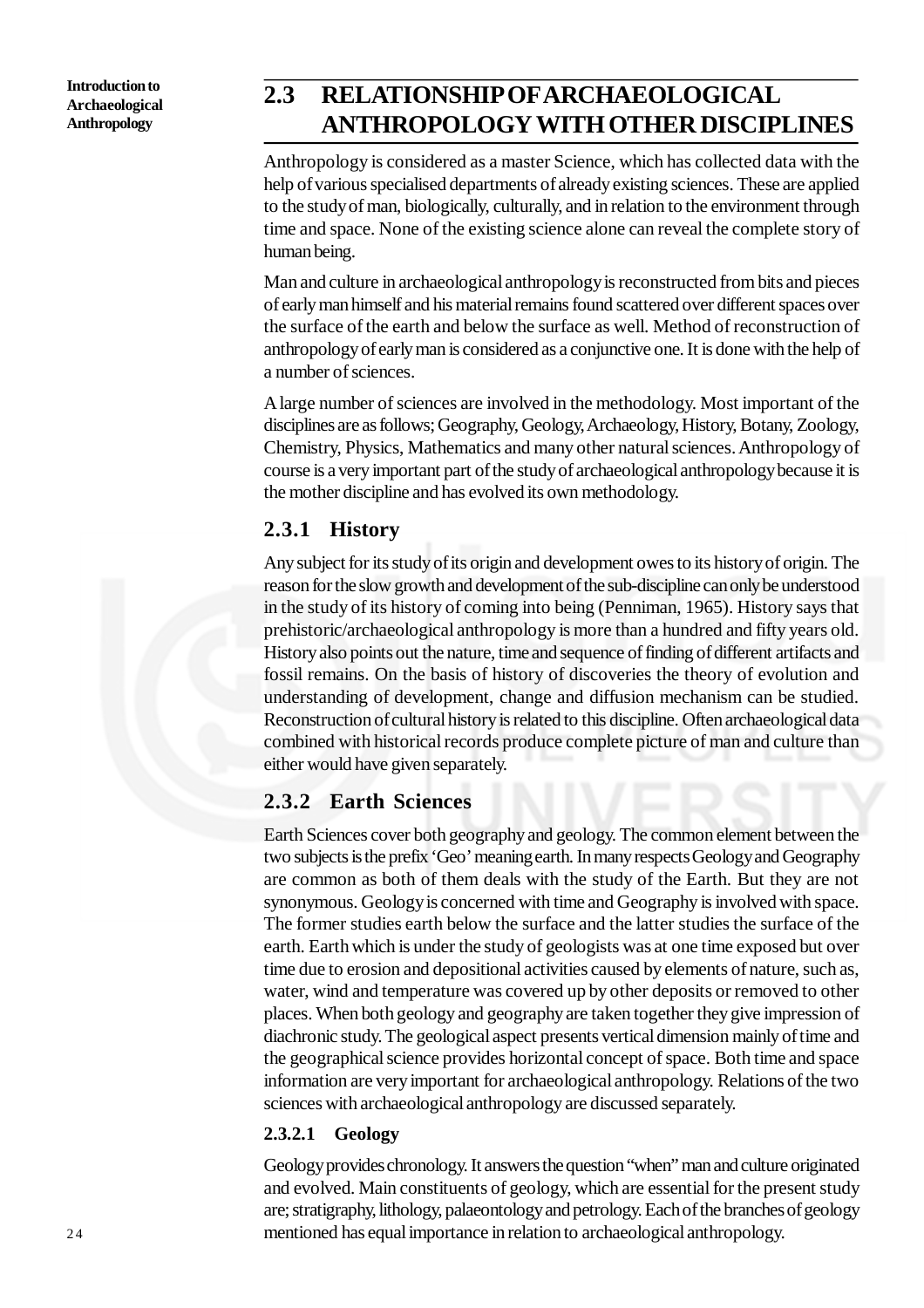### **Stratigraphy**

This is based on geological law of superimposition. It was first put forward by Charles Lyell in 1830. The principle is that layers of earth or strata are superimposed one on top of the other; lower the strata earlier the age. This is true for undisturbed deposits. Time dimension found in this way is relative, mainly in terms of earlier or later and in terms of the geological layer within which an artifact or fossil remains are found. Since the formation of the earth all the evidences are stored in geological stratigraphy.

Stratigraphy is observed either through excavation or at a naturally exposed surface, such as cliff sections along river beds, gorges, gullies etc. Biological characters of human being and its culture are divided into several stages on the basis of certain fundamental issues of geology. Even when we talk of archaeological or cultural stratigraphy, the underlying idea is borrowed from geology. Study of change and development in archaeological anthropology is meaningless without time dimension. Stratigraphy provides time dimension, which helps to understand the process of continuity of biology and culture through time, encompassing change, and development. The concept of time is an essential factor for determining diffusion mechanism.



**Relationship of Archaeological Anthropology with other Disciplines**

/ERSITY

**Image 1: Example of Stratigraphy Showing Different Strata from Which Human Remains may be Found**

*Source: Prof. Ranjana Ray (authors) private collection*

| <b>Check Your Progress</b> |
|----------------------------|
| 2) Define Stratigraphy.    |
|                            |
|                            |
|                            |
|                            |
|                            |
|                            |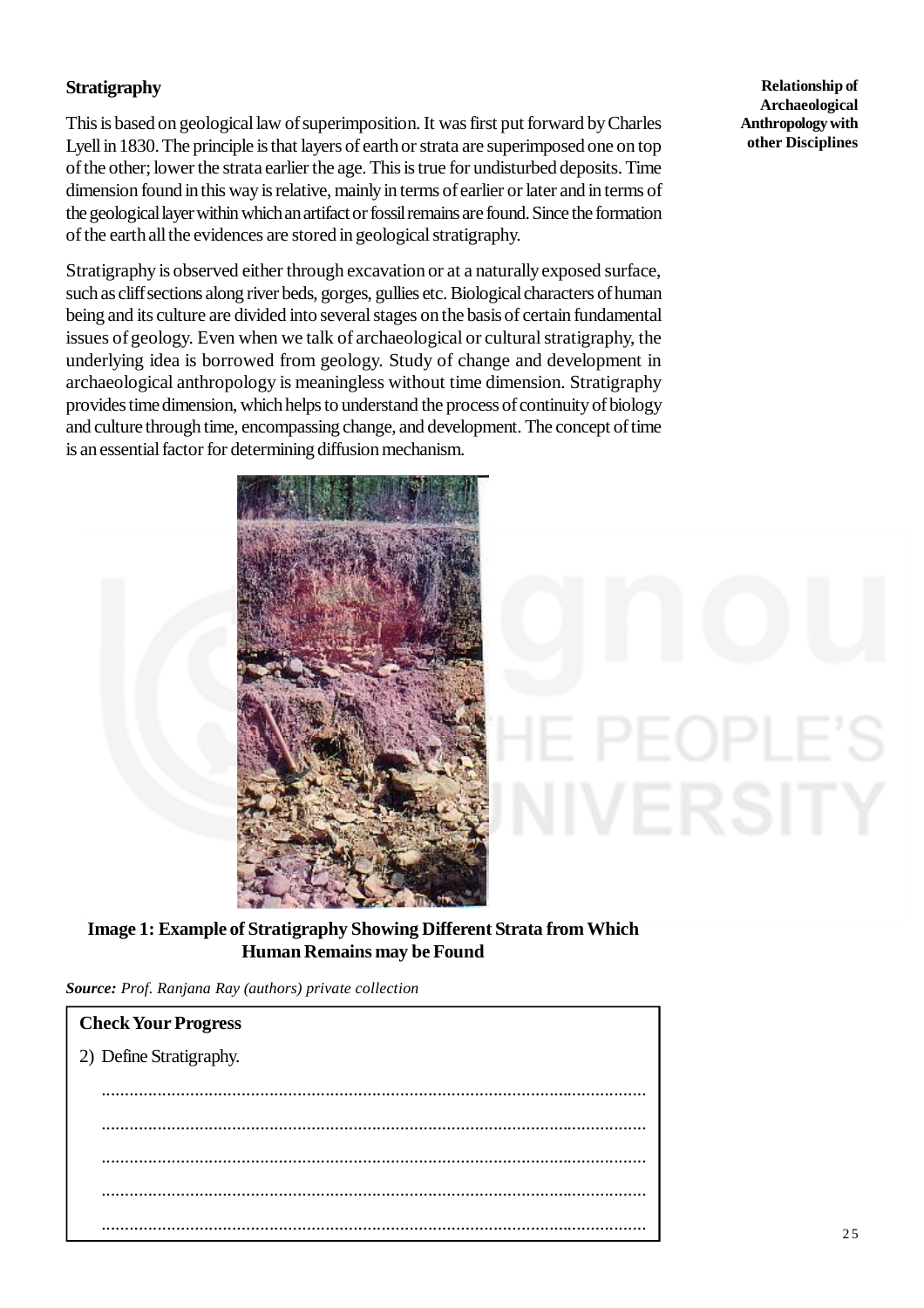### **Lithology**

This branch of geology is closely linked with stratigraphy. It gives information about the composition of each stratum. Example may be given of a stratum which is composed of materials which could only be brought down and deposited under a glacial condition. If any archaeological material is found from that stratum we can say that the people who made them lived under a cold climate. Many more inferences can be drawn about men and their culture from lithology, specially about climatic changes and environment.

Quality of stratum is studied through analysis of sediments. This involves three elements; i) components of the layer; ii) degree of humus present; and iii) physical properties of the layer. Various methods are involved in it which themselves are related to other disciplines, such as, soil science, chemistry, microbiology, botany, zoology etc. The composition of the stratum is not only indicative of materials with which the stratum is composed of but it involves issues related to the formation of the stratum. In pointing out and explaining the composition and formation of stratum, understanding of contemporary environment is done. Lithology points out changes in the climate that had taken place through time. In this way ecology and process of adjustment by human being under specific environment and under changed condition is reconstructed. It also gives an idea about patterns of culture, its growth and development with cause and effect in the given environmental background.

### **Palaeontology**

This approach, though a part of geological method but can be taken up separately. Major relation of palaeontology with archaeological anthropology is dating, possible reconstruction of past environment and recovery of remains of early man.

Main objective of Palaeontolgy is study of fossils. Fossilisation takes place under fossiliferous environment. Bones of living creatures are made up of organic and inorganic materials. The organic material is bony protein, called ossein. The inorganic materials are minerals in different compositions. Ossein is replaced by silica particles present in the soil in which the bone is buried. The replacement is molecule by molecule. In this process the forms are perfectly preserved, whereas chemical composition changes. Fossils provide data about the morphology of the animals and even about human being, in case a human fossil is found. Skull not only provides information about its shape and form but the endocranial casts give estimation of cranial capacity. At present DNA are being extracted from fossil bones and important data on evolution and other biological aspects are coming out.

Two kinds of animal fossil remains have importance for archaeological anthropologists. They are as follows: i) some fossil remains continued from one geological period to another and II) some fossils are restricted to one particular period of time. The former are considered as 'index fossil' for a particular time period. When any form of human remains either biological or cultural or both are found to be associated, directly or indirectly, in a proper geological (stratigraphical) context, the human remains may be dated in terms of the associated palaeontological materials. Example may be given of *villafranchian* fauna, which is index fossil for Pleistocene period. This group of fauna consists of the genus of *equus* (horse), *bos* (cattle), *elephas* (elephant) and *camelus (*camel). Human remains found from any geological stratum bearing any one of the fauna will be considered as Pleistocene in date.

Animals of the contemporary period indicate generalized environmental condition of the time. From the environment cultural ecology can be reconstructed. Even ecological niche of early man can be understood. Presence of woolly rhinoceros and mammoth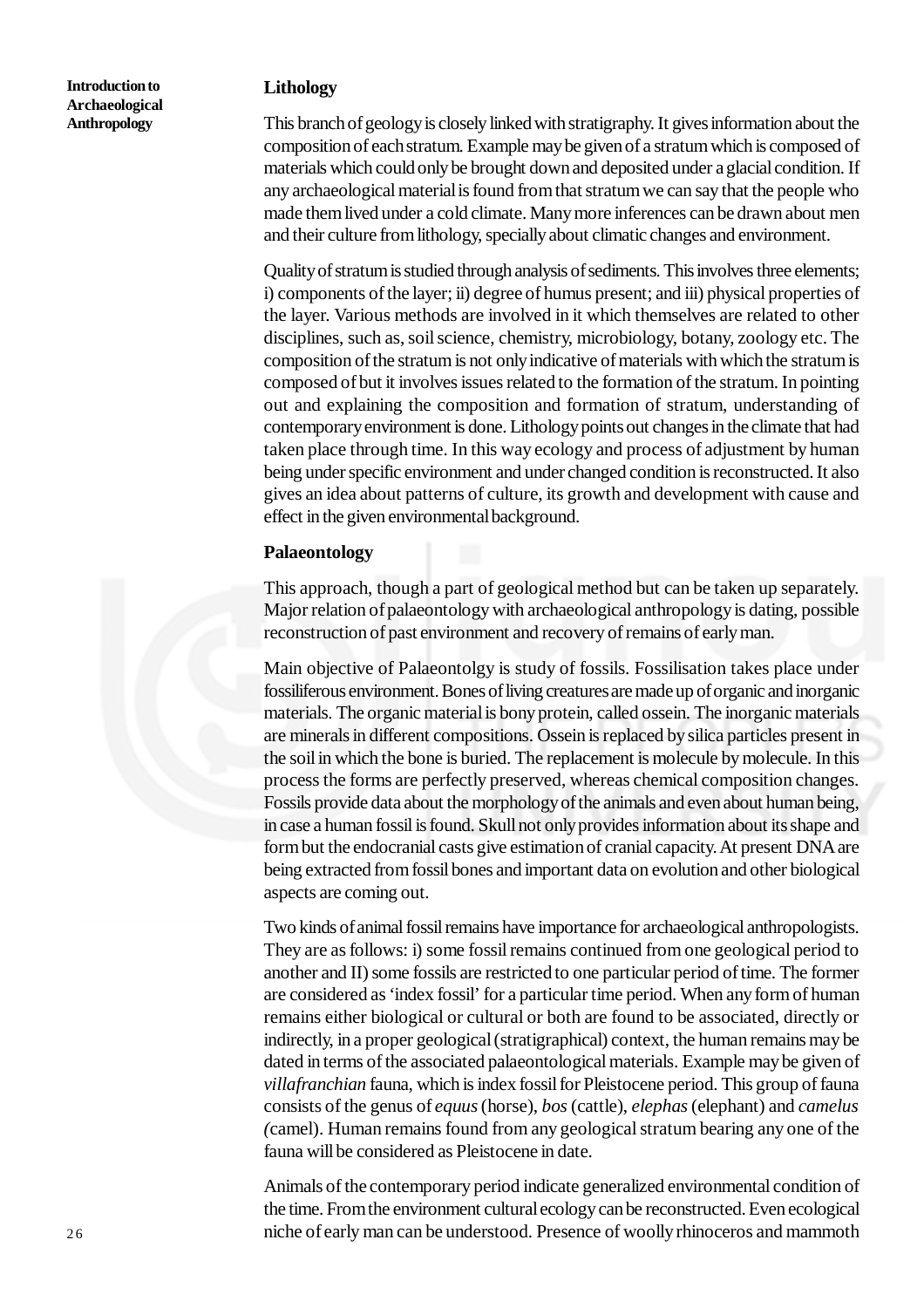indicates very cold climate. Butzer (1964:143) has given a chart of animal assemblages found at present in- different environmental zones of the world. Human beings possess greater and better capacity to adjust themselves to the changed condition of environment than the animals. Such adjustment is done with cultural innovations, such as, lighting fire and /or covering the body with fur or materials taken and fashioned from the natural resources.

Man and animal relationship can be established with the help of palaeontology. Types of animals early men hunted or the types they domesticated at a later date.

Human palaeontology is part and parcel of palaeoanthropology/ archaeological anthropology. Different stages of evolution are reconstructed on the basis of comparative anatomy of the modern man with those of fossil findings of early man. Human palaeontologists reconstruct the whole history of human evolution together with development of culture.

### **Petrology**

This branch of geology studies rock types. Larger portion of human history belongs to Stone Age. Rock types played a major role in fashioning of stone tools. Petrologists make thin sections of different types of rocks and identify them into different categories. The analysis is important because it produces data on quality of the rocks and gives an idea about stone tools, their manufacturing techniques and about the skill and knowledge of the makers of stone tools. Petrologists provide information about suitability of rock types for preparation of stone tools. For a stone tool maker there could be bad or good rocks. Through this kind of study it was found that early man was capable of selecting ideal rock types for preparation of tools. The selection of rock types were very much connected with relevant technique of manufacture and of course availability in the locality. Quartz and quartzite were favoured in India and Africa for making lower palaeolithic tools like handaxe etc but with the development of prepared core technique (Levalloisian) they preferred finer grained raw material like cherty quartzite, chert etc. The heavy woodcutting implements like axe and adze of Neolithic times were made on hard grained rocks, for example, epidiorite, diorite or altered basalt. Technique of tool making and functions of the tools had changed with agriculture during Neolithic times. This necessitated for the change in raw materials. Petrology speaks about man's capacity for resource utilisation, its exploitation as well as migration in search of raw materials and new resources. Finally petrology throws a lot of light on understanding of stone tool making techniques, also known as reduction technology. Petrology is very important for archaeological anthropologists who are working on experimental reduction technology.

### **Check Your Progress**

3) What is reduction technology?

..................................................................................................................... ..................................................................................................................... ..................................................................................................................... ..................................................................................................................... .....................................................................................................................

### **2.3.2.2 Geography**

Any study on space is related to geography. Archaeological anthropologists begins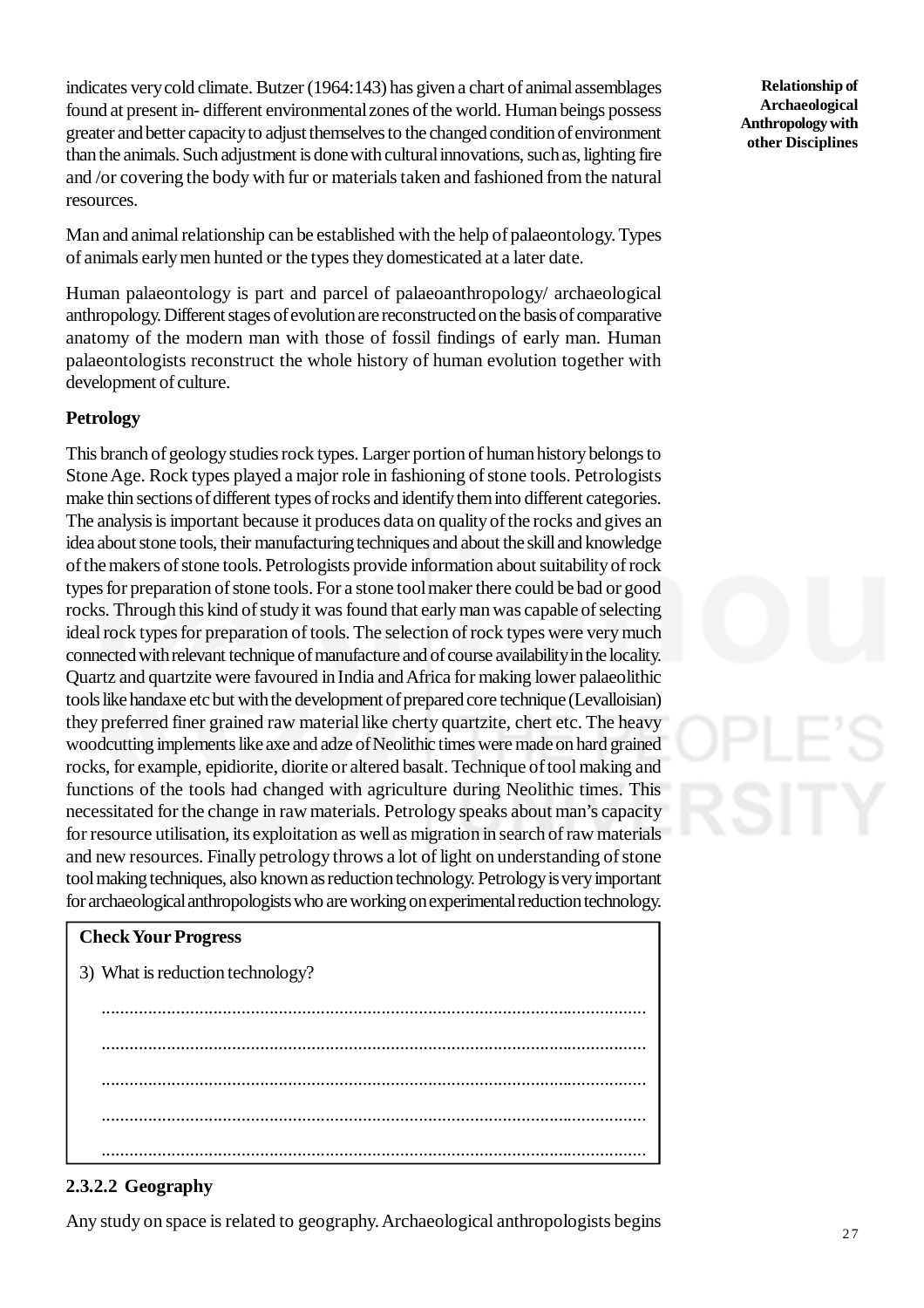with the site of a finding of human remain, may be biological or cultural or both. The location of the site is marked in relation to its geographical situation. The site is described in terms of its latitudinal, longitudinal and altitudinal positions. Environment is very much part and parcel of geography. Contemporary geography provides clue to the past environment.

Geography points out man- region relationship. On the basis of geographical element an area may be considered as favourable or unfavourable for human habitation. Archeological anthropologist begins to look for remains of early human being on the basis of the areal suitability for human occupation. Arid zones both cold and hot desert are not favourable for human habitation. Early man preferred to live along the foot hill region of Himalayas but not on higher altitude where permanent frosting is present. Similarly the plains of river Ganga did not yield any evidence of human occupation of Pleistocene period because geographical evidence tells that the area was under mangrove swamp condition until the end of the Pleistocene period and was not suitable for human habitation. The deserts of western part of India had better climatic condition and palaeolithic men lived in the area from a very early time.

Man region relationship is further focused in geographically unsuitable areas. There are three aspects in case of change in the environment. They are: i) Early man may change his mode of adaptation, ii) it may bring in change in the environment by artificial means, such as, bringing in water in the dry areas by digging canals or clearing forest for grazing animals or for cultivation; iii) if nothing could be done they may abandon the area. Example may be given of towns and cities of Indus Valley Civilization, which were abandoned when the River Saraswati lost its navigability and the desert encroached upon the area (Danino, 2010). Physiographic information is largely related to this kind of understanding in archaeological anthropology, especially if the geographical information is substantiated by palaeo-geography of the region.

The concept of territory, culture area, and nuclear area of culture and area of its distribution is related to the discipline of geography. Any work in cultural perspective seeks to identify the centre from which the streams of culture originated and spread. The culture centre covers certain areas and usually possesses some special geographical elements. The extension of culture from the centre to the periphery is known as diffusion of culture and it depends on several geographical factors. Some amount of variation is found from centre to periphery, which increases with geographical situation. Important and interesting results are found in the transition areas, where culture areas merge into one another.

### **2.3.3 Archaeology**

Archaeologists are anthropologists who excavate the material remains of past culture (Deetz, 1967). To begin with archaeology is largely concerned with material remains of man, both of past and recent past. Archaeological anthropology is restricted to very early times, before the discovery of writing. Archaeology too is dependent on other disciplines for its study.

Archaeology relates to search for material objects left by man. There are two kinds of search, namely, exploration and excavation. Exploration provides data from the surface and excavation brings out data from beneath the surface. Archeologists have developed methods and techniques for the recovery of materials both from exploration and excavation. After the materials are recovered they are put into order in relation to space, time and form (Deetz, 1967). Childe (1956) in his book "*Piecing Together the Past*" has pointed out how inferences can be drawn beginning with drawing and describing a single artifact and then going on to making a catalogue of all the related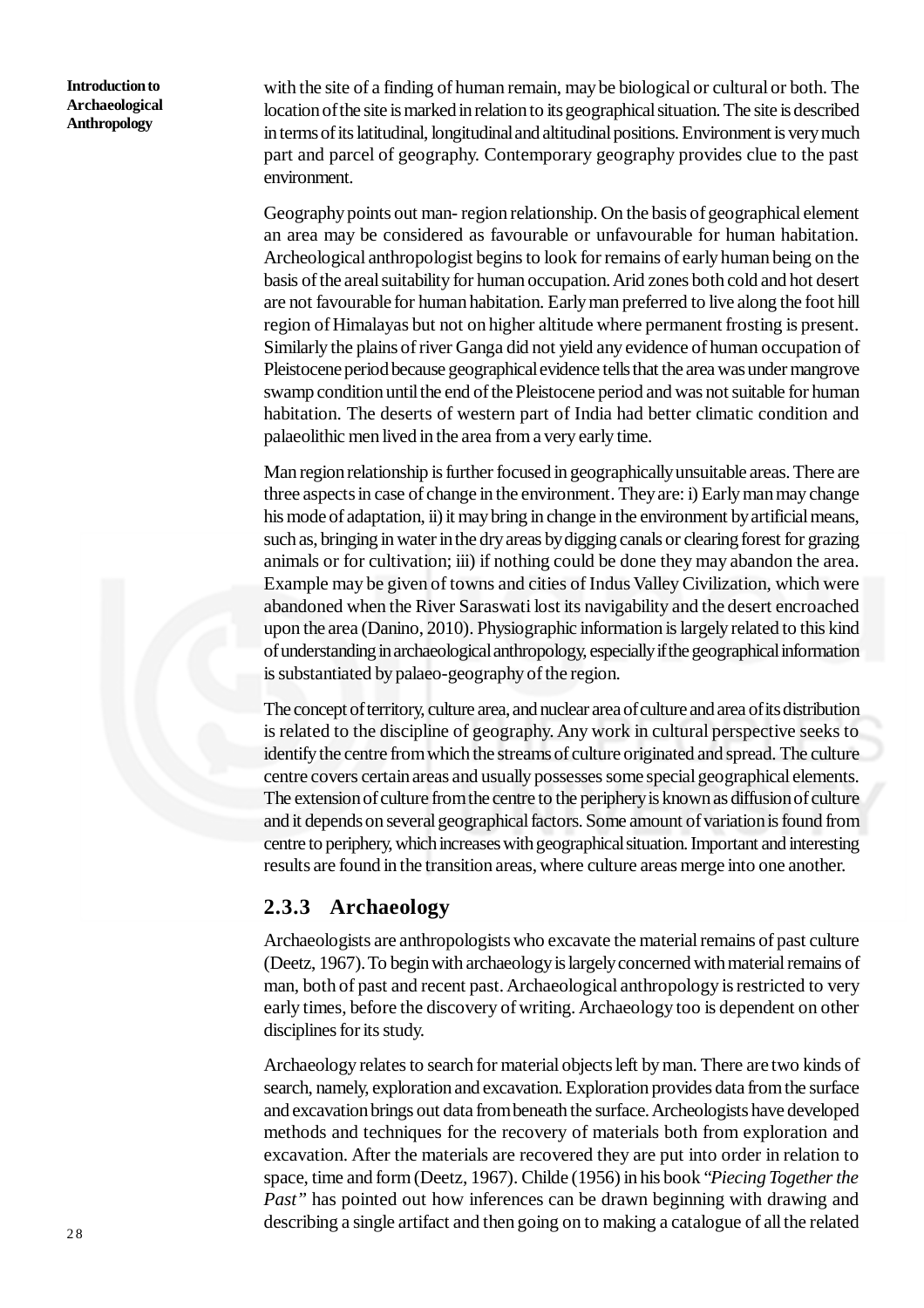objects in space and time. This he called assemblage. From assemblage archaeologists go on to make inference on culture and finally interpret the total cultural regime.

## **2.3.4 Physical Science/Natural Sciences**

A number of other sciences are closely related to reconstruction, mainly in connection with dating. These range from chemistry, physics, astronomy, mathematics, statistics, botany, zoology and a few other subjects.

There are two kinds of dating; relative and absolute. The former establishes date of a human remain in relation to already dated event. The latter is chronometry where date of an object is established in absolute numerical order of the calendar. An account of the relationship of these sciences with the archaeological anthropology is given below.

### **Physics and Chemistry**

Radiometric dating is based on physical and chemical sciences. Most important and most known is radio carbon method which is done on radioactive carbon (c14). Other radiometric methods are Potassium Argon method, Thorium Uranium method, Thermoluminescence, Obsidian Hydration, Fission Track, Archaeomagnetism, etc.

Flourine test, amino acid racemization, nitrogen analysis are a few examples of importance of chemistry in archaeological anthropology. Moreover these subjects also provide mechanism for preservation of perishable objects.

Electronics are providing means for detecting objects below the surface of the earth. With the help of electromagnetic resonance, buried objects, like, metal objects, burials, walls, foundations, kilns, furnaces, hearths and even pits and ditches filled up with topsoil or rubbish can be located. The satellite images help not only to identify unusual features of archaeological interest on the surface but it also point to buried objects. Remote sensing has become an important tool for the archaeological anthropologists.

### **Biological Sciences**

Botany and zoology are important disciplines. Flora and fauna are valuable markers for environment. Human element both of biology and culture can be understood in the background of contemporary environment. In fact taxonomic identification of man in the animal kingdom is in the domain of zoology. Understanding of man animal relationship is largely dependent upon zoology. Man is a part of the animal kingdom. His relation with animals may either be positive or negative. Human beings may be prey of a carnivore or it may prey upon other animals. Some animals are domesticated by mankind to its own advantage. With the help of zoologist man - animal relationship and its cultural implications are properly understood. Past faunal remains are identified by the zoologists. This has been discussed above in relation to palaeontology.

Botany also plays a major role in archaeological anthropology. Pollen analysis provides with important data not only on chronology but it also throws light on the vegetation pattern of an area. Vegetation pattern points out the relevant environmental background for human activities. Example may be given of Clark's (Clark, 1980) work on Mesolithic culture of Europe. He had shown the dynamicity of adaptation by Mesolithic people to the changing environment during post Pleistocene period in Europe. This he had done with the help of data provided by the botanists and earth scientists regarding the development of forest and change in the environment and geography in Western Europe. He had superimposed archaeological data on them and established ecological niche formation by Mesolithic people who lived at that time in Europe.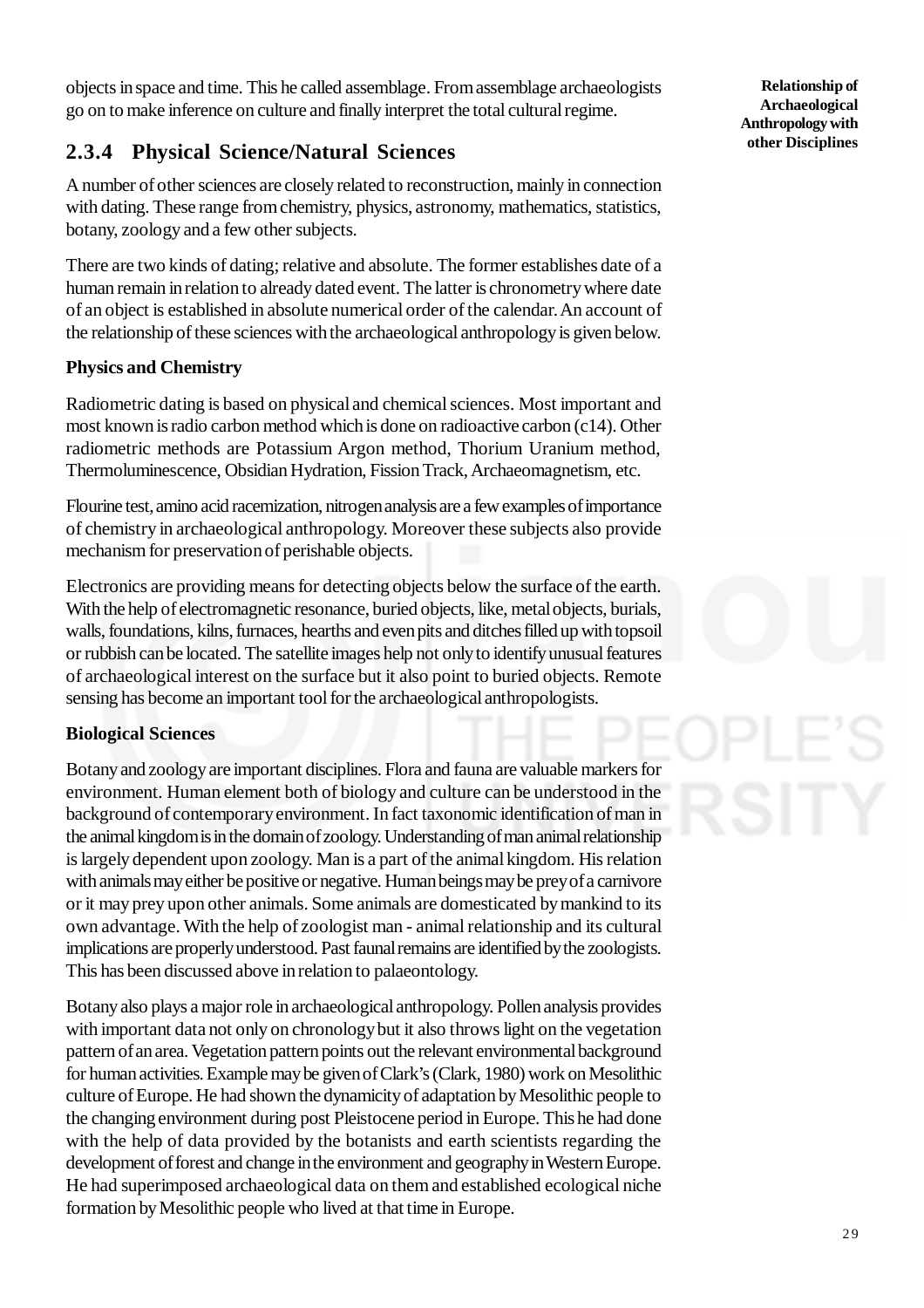Dendrochronology is one method of dating which the botanists provide. Botany also helps to analyse man - plant relationship. Plants resources are used by human beings for its livelihood, namely as food, fibre, medicine, container etc. Human beings not only used the plants in its natural habitat but also had domesticated them. These are turning points of human history and origin of cultivation and domestication mechanism can be researched with the help of plant science.

Finally there are a number of shell fish, mollusks, micro plants, animals and virus, which are sensitive to any kind of change in the environment. They also are important marker for dating and reconstruction of environment and culture.

### **Check Your Progress**

4) What is dendrochronology?

..................................................................................................................... ..................................................................................................................... ..................................................................................................................... ..................................................................................................................... .....................................................................................................................

### **Mathematics and Statistics**

Both the subjects are closely related to archeological anthropology. These are used for quantitative and qualitative analysis of data and for proper interpretation.

### **Astronomy**

There is evidence that from a very early time mankind was attracted to the grandeur of the astral bodies. It has been reflected upon rock art, reliefs on potteries etc. Greatest contribution of astronomy is found in dating of the *Rigveda,* which coincides with the peak period of Indus Valley Civilization. This was done on the basis of location of constellation Pleiades, the *krittika nakshatra* (Tilak, 1893)*.* Astronomy also helped to prepare calendars in prehistoric times.

These are some of the important relations of archaeological anthropology with other disciplines. There are other sciences as well which contributes to the knowledge of archaeological anthropology.

## **2.3.5 Anthropology**

Main connection between anthropology and its branch archaeological anthropology is through human being. The focal point for both anthropology and archaeological anthropology is human kind. As discussed earlier scope of anthropology and archaeological anthropology are same. Identification of fossil men is done by human paleontology and biological anthropology. Biological anthropology relates the different stages of human evolution. There are at least three four stages of genus Homo or Hominoid. These stages are established with the help of data provided by paleontologist and dates estimated on the basis of natural sciences.

Socio-cultural anthropology helps in establishing relationship between biology and culture. Social manifestation of early man is reconstructed by anthropological method of analysis. Cause and factors responsible for culture, biological base for culture are part of anthropological study. Process of adjustment to the environment, any change or reasons for change are estimated with the help of common anthropological methodology.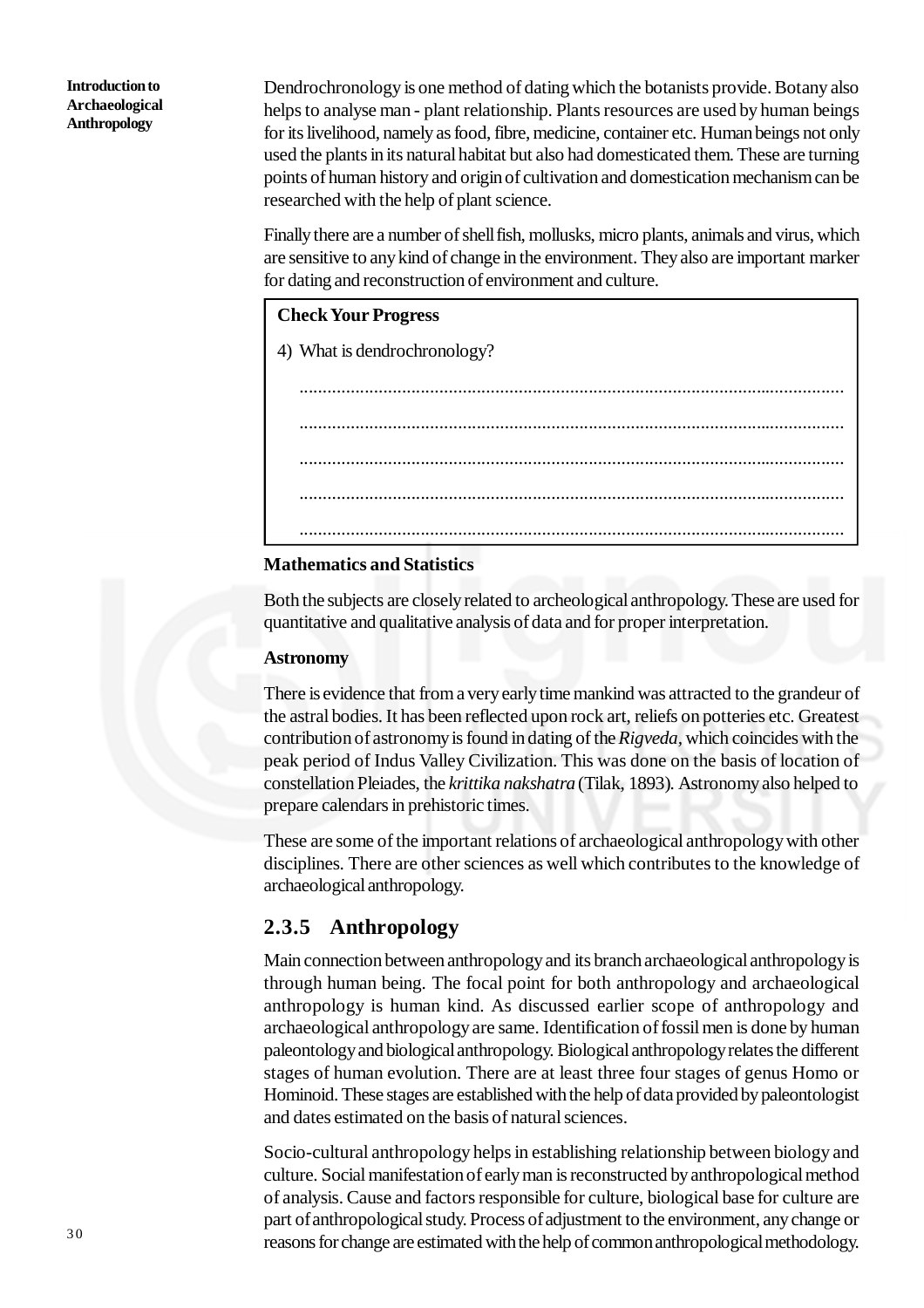Though there is no direct evidence for linguistic anthropology for archaeological anthropology but the biological factors responsible for development of articulated speech may be derived from biological and cultural evidences. For example the development of larynx, palate etc in the buccal area, concomitantly with brocas area in the brain postulates man's capability for language. Further to this the standard and uniform pattern of tool types, similar processes of artifact manufacture, use of similar raw material for preparing tools also indicate presence of some kind of linguistic media for communication.

Recent contribution of biological anthropology in the field of mitochondrial study of both modern and fossil men point out centre for origin of humans and their dispersal over the globe in a systematic manner. The study had been superimposed on the early cultures of the world and a clear picture of early diaspora and peopling of world from its cradle in Africa has emerged.

Ethno-archaeology is a special technique of archaeological anthropology. With the help of ethno graphic data cultural reconstruction can be done. This method is very much dependant on anthropology. Ethnographic data is collected by prescribed anthropological methods. Superimposition of present socio-cultural meaning on the past materials is to be done with extreme caution because socio-cultural elements are processes, which are dynamic that is constantly changing due to various reasons. Use of ethnographic data for reconstruction of past ways of life depends on the anthropological expertise.

It may be said that when the focus of study is man, anthropology has to play a bigger role. Anthropology synthesizes the data on man and culture and helps to reconstruct the past ways of life of man, together with the bio-cultural process which took place in the last two million years until we reached the present day status both biologically and culturally.

# **2.4 SUMMARY**

Prehistoric/ archaeological anthropologists are anthropologists who study day to day life of people who lived in the past. They reconstruct the socio-cultural pattern, beliefs and customs of early man as well as they study their biological make up and the relationship between biology and culture. Growth and development of anthropology took place with the contribution of a number of other disciplines, namely biology, earth sciences, history, physical and natural sciences. Similarly archaeological anthropology also is related to all those disciplines. Scope of archaeological anthropology is same as anthropology with aim at holistic study of man. Main difference is the time factor. Archaeological anthropology is concerned with man and culture of past. Scope can be divided into biology of human being, socio-cultural element, environment in which it lived, space on the globe, which gave rise to diversity in the environment, leading to change in culture from one place to the other. Time is a very important part in the scope of archaeological anthropology. A number of disciplines are related for the study of this branch of anthropology. Basic theme of archaeological anthropology is reconstruction. Fragmentary evidences of human remains, both of biology and culture are available for reconstruction. Numbers of other disciplines such as history, earth sciences (Geology and geography), archaeology and physical and natural sciences are contributing to the reconstruction of man and his culture through time. Anthropology together with its branches, biological, socio-cultural and even linguistic anthropology are related for the study of early man and his culture. No single discipline on its own can answer all the questions related to man. Each discipline contributes in one way or other for the study. Biology of early man is understood through zoological classification. Different stages of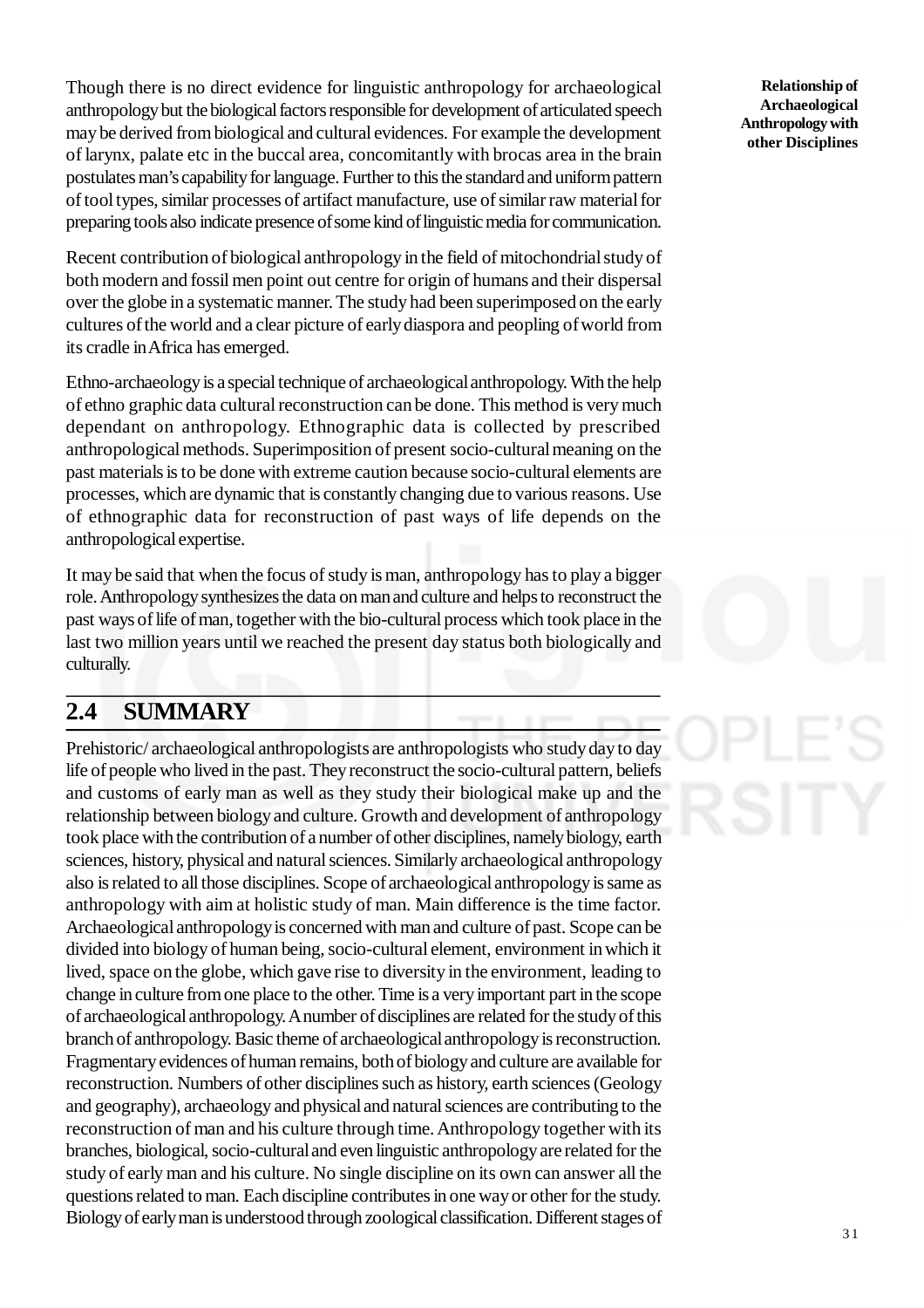Homo or Hominoid are identified with the help of biological anthropology and human palaeontology. For the reconstruction of early culture archaeology and anthropology play major role. Knowledge about past environment is an important part in reconstruction of mode of adaptation of man through its biology and culture. Earth sciences like geology and geography have their important contributions. Natural and physical sciences are also equally important in this respect. Without the contribution of geography understanding of environmental condition, variation in space could not have been done. Time has an important role to play in the study of evolution, origin, and dispersal and diffusion mechanism. Prime importance in this respect is of geology, physical and natural sciences. Archaeology, history and anthropology are other disciplines contributing to the knowledge. In brief it may be said that a number of disciplines are related to the study of archaeological anthropology but the binding factor is anthropology. Anthropology syntheses the data available through other disciplines and reaches the ultimate goal of archaeological anthropology that is the study of early human being, its biology, sociocultural milieu through time and space.

## **2.5 REFERENCES**

Butzer, K. W. (1964). *Environment and Archaeology* (p. 425). Chicago: Aldine.

Childe, V. G. (1956). Piecing Together the Past. *The Interpretation of Archaeological Data.* London: Routledge & Kegan Paul.

Clark, G. (1980). *Mesolithic Prelude: The Palaeolithic-Neolithic Transition in Old World Prehistory*. England: Edinburg University Press.

Danino, M. (2010). *The Lost River: On the Trail of the Sarasvatī*. Penguin Books India.

Deetz, J. (1967). *Invitation to Archaeology: With Illustrations by Eric G. Engstrom*. Newyork: Doubleday.

Peregrine, P. N., Ember, C. R., & Ember, M. (2002). *Physical Anthropology: Original Readings in Method and Practice*. Prentice Hall.

Kroeber, A. L. (1952). *The Nature of Culture*. Delhi: University of Chicago Press.

Lubbock, J. (1865). *Prehistoric Times as Illustrated by Ancient Remains and the Manners and Customs of Modern Savages*. Edinburgh: Williams and Norgate.

Lyell, C. (1830). *Principles of Geology, Being an Attempt to Explain the Former Changes of the Earth's Surface, by Reference to Causes Now in Operation: Vol. 1*. London: J. Murray.

Penniman, T. K. (1965). *A Hundred years of Anthropology*. London: G. Duckworth.

Tilak, B. G. (1893). *The Orion, Or, Researches Into the Antiquity of the Vedas*. Bombay: Mrs. Radhabai Atmaram Sagoon Bookseller & Publishers.

Tylor, E. B. (1871). *Primitive Culture: Researches into the Development of Mythology, Philosophy, Religion, Art, and Custom* (Vol. 2). London: J. Murray.

## **2.6 ANSWERS TO CHECK YOUR PROGRESS**

- 1) Yes, Archaeological anthropology is the anthropology of the past.
- 2) Stratigraphy is based on the geological law of superposition. The principle of